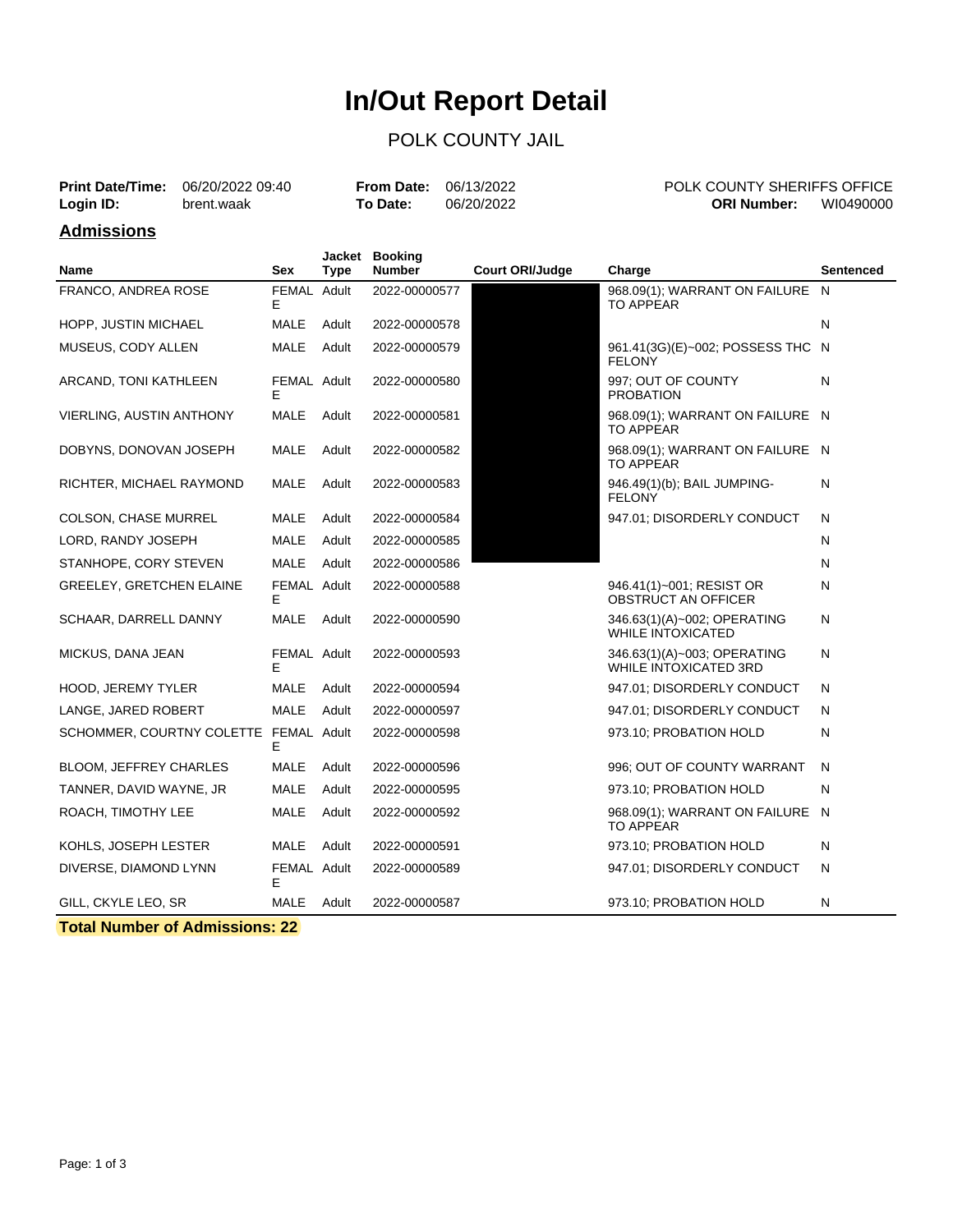# **In/Out Report Detail**

### POLK COUNTY JAIL

|                 | <b>Print Date/Time:</b> 06/20/2022 09:40 | <b>From Date: 06/13/2022</b> |            | POLK COUNTY SHERIFFS OFFICE |           |
|-----------------|------------------------------------------|------------------------------|------------|-----------------------------|-----------|
| Login ID:       | brent.waak                               | To Date:                     | 06/20/2022 | <b>ORI Number:</b>          | WI0490000 |
| <b>Releases</b> |                                          |                              |            |                             |           |

| Name                            | Sex               | <b>Type</b> | Jacket Booking<br><b>Number</b> | Charge                                                                         | Sentenced | <b>Disposition</b> |
|---------------------------------|-------------------|-------------|---------------------------------|--------------------------------------------------------------------------------|-----------|--------------------|
| ARCAND, TONI KATHLEEN           | FEMAL Adult<br>Е  |             | 2022-00000580                   | 997; OUT OF COUNTY PROBATION                                                   | N         |                    |
| LANGE, JARED ROBERT             | MALE              | Adult       | 2022-00000597                   | 947.01; DISORDERLY CONDUCT                                                     | N         |                    |
| <b>MARTIN, MATTHEW REUBEN</b>   | MALE              | Adult       | 2022-00000525                   | 943.14 ; CRIMINAL TRESPASS TO<br>DWELLING                                      | N         |                    |
| HOOD, JEREMY TYLER              | MALE              | Adult       | 2022-00000594                   | 947.01; DISORDERLY CONDUCT                                                     | N         |                    |
| MICKUS, DANA JEAN               | FEMAL Adult<br>Е  |             | 2022-00000593                   | 346.63(1)(A)~003; OPERATING WHILE N<br><b>INTOXICATED 3RD</b>                  |           |                    |
| LORD, RANDY JOSEPH              | MALE              | Adult       | 2022-00000585                   | 940.09(1)(a); HOMICIDE BY<br>INTOXICATED USE OF VEHICLE                        | Υ         |                    |
| HOPP, JUSTIN MICHAEL            | MALE              | Adult       | 2022-00000578                   | 940.225(3) FONDLING; 3RD DEGREE Y<br>SEXUAL INTERCOURSE W/O<br><b>CONSENT</b>  |           |                    |
| STANHOPE, CORY STEVEN           | MALE              | Adult       | 2022-00000586                   | 995; MUNICIPAL WARRANT                                                         | Y         |                    |
| SCHAAR, DARRELL DANNY           | MALE              | Adult       | 2022-00000590                   | 346.63(1)(A)~002; OPERATING WHILE N<br>INTOXICATED                             |           |                    |
| GREELEY, GRETCHEN ELAINE        | FEMAL Adult<br>Е  |             | 2022-00000588                   | 946.41(1)~001; RESIST OR<br><b>OBSTRUCT AN OFFICER</b>                         | N         |                    |
| <b>COLSON, CHASE MURREL</b>     | MALE              | Adult       | 2022-00000584                   | 947.01; DISORDERLY CONDUCT                                                     | N         |                    |
| RICHTER, MICHAEL RAYMOND        | MALE              | Adult       | 2022-00000583                   | 946.49(1)(b); BAIL JUMPING-FELONY                                              | N         |                    |
| DOBYNS, DONOVAN JOSEPH          | MALE              | Adult       | 2022-00000582                   | 968.09(1); WARRANT ON FAILURE TO N<br><b>APPEAR</b>                            |           |                    |
| <b>VIERLING, AUSTIN ANTHONY</b> | MALE              | Adult       | 2022-00000581                   | 968.09(1); WARRANT ON FAILURE TO N<br>APPEAR                                   |           |                    |
| MUSEUS, CODY ALLEN              | MALE              | Adult       | 2022-00000579                   | 961.41(3G)(E)~002; POSSESS THC<br><b>FELONY</b>                                | N         |                    |
| RAINEY, MICHAEL KENNETH         | MALE              | Adult       | 2022-00000271                   | 973.10; PROBATION HOLD                                                         | Y         |                    |
| RAASCH CROSS, TERI ANN          | FEMAL Adult<br>Е  |             | 2022-00000515                   | 961.41(3G)(G); POSSESS<br><b>METHAMPHETAMINE</b>                               | N         |                    |
| KUHN, JEREMY EDWARD             | MALE              | Adult       | 2022-00000571                   | 346.63(1)(A)~001; OPERATING WHILE Y<br>INTOXICATED 2ND                         |           |                    |
| LOWE, NEKOLA SHANE              | MALE              | Adult       | 2021-00001365                   | 973.10(2); PROBATION REVOCATION Y<br>ORDER AND WARRANT                         |           |                    |
| HEDIN, ERIC MERLE               |                   | MALE Adult  |                                 | 2022-00000462 346.63(1)(A)~003; OPERATING WHILE Y<br><b>INTOXICATED 3RD</b>    |           |                    |
| COULT, JACOB STEVEN             | MALE              | Adult       | 2022-00000533                   | 973.10; PROBATION HOLD                                                         | Y         |                    |
| FRANCO, ANDREA ROSE             | FEMAL Adult<br>E. |             | 2022-00000577                   | 968.09(1); WARRANT ON FAILURE TO N<br>APPEAR                                   |           |                    |
| GILL, CKYLE LEO, SR             | MALE              | Adult       | 2022-00000296                   | 948.07(2); CHILD<br>ENTICEMENT/CAUSE CHILD TO<br><b>ENGAGE IN PROSTITUTION</b> | N         |                    |
| GAYHART, SEAN ROBERT            | MALE              | Adult       | 2022-00000574                   | 346.63(1)(A)~013; OPERATING<br>WHILE INTOXICATED 7TH, 8TH OR<br>9TH            | N         |                    |
| YOUNGMAN, ERIC CHRISTOPHER      | MALE              | Adult       | 2022-00000576                   | 947.01; DISORDERLY CONDUCT                                                     | N         |                    |
| Page: 2 of 3                    |                   |             |                                 |                                                                                |           |                    |